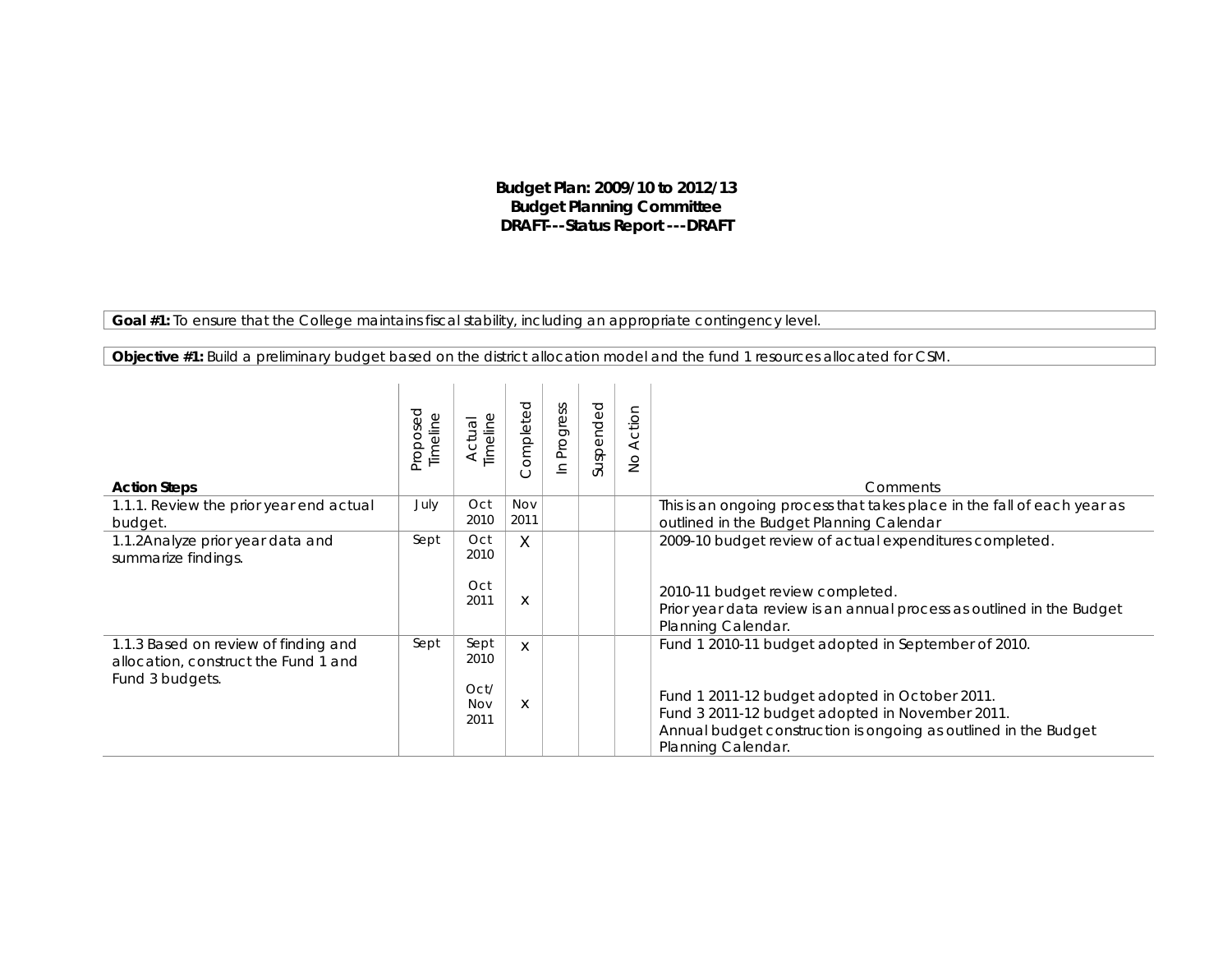| <b>Action Steps</b>                                                      | Proposed<br>Timelin | ⋣<br>$\bar{\bar{0}}$       | ompleted | ess<br>Progre<br>으 | Suspended | Action<br>$\frac{1}{2}$ | Comments                                                                                                                                                                                                                                                         |
|--------------------------------------------------------------------------|---------------------|----------------------------|----------|--------------------|-----------|-------------------------|------------------------------------------------------------------------------------------------------------------------------------------------------------------------------------------------------------------------------------------------------------------|
| 1.1.4. Review the budget for alignment<br>with Institutional Priorities. | Oct                 | Oct<br>2010<br>Oct<br>201' | X<br>Χ   |                    |           |                         | Completed in conjunction with development of Measure G funding<br>framework.<br>Completed as part of budget development for the 2011-12 fiscal year<br>including the 5 in 5 initiative priorities (BSI, CTE, Transfer) and using<br>Measure G as bridge funding. |
|                                                                          |                     |                            |          |                    |           |                         | This is an ongoing review as outlined in the Budget Planning Calendar.                                                                                                                                                                                           |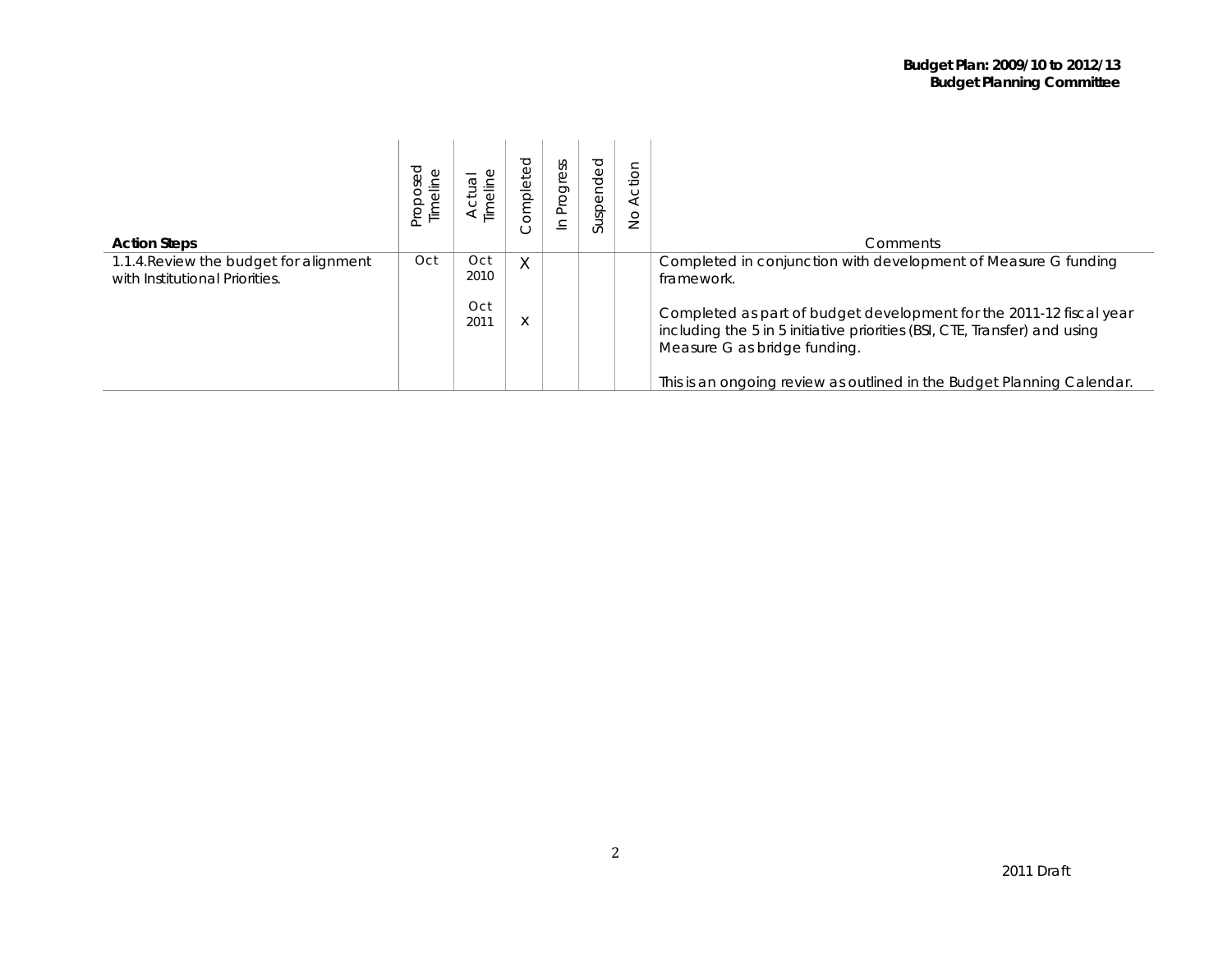**Goal #2:** *Establish a budgetary commitment to ongoing funding for the continued replacement of equipment and technology.*

**Objective #1:** *To determine and fund equipment and technology needs for the college.*

|                                        | pes<br>≑ | len <sub>1</sub><br>Timeline<br>⋖ | ℧ | ess<br>ğ<br>≐ | ℧<br>pop<br>$\overleftarrow{\Phi}$<br><b>QS</b><br>ದ | io<br>$\frac{0}{2}$ |                                                                          |
|----------------------------------------|----------|-----------------------------------|---|---------------|------------------------------------------------------|---------------------|--------------------------------------------------------------------------|
| <b>Action Steps</b>                    |          |                                   |   |               |                                                      |                     | <b>Comments</b>                                                          |
| 1.1 Identify a line item for equipment | Dec      | April                             | X | X             |                                                      |                     | \$400k was identified to support equipment and technology. In            |
| and technology.                        | 2009     | 2010                              |   |               |                                                      |                     | addition, the district allocated \$360k in Measure G funding for 2010-11 |
| 1.2 Coordinate with the Technology     |          |                                   |   | X             |                                                      |                     | Ongoing. The Chair of the Technology Committee met with the BPC to       |
| Committee to identify and prioritize   | ongoing  |                                   |   |               |                                                      |                     | discuss priorities. The Chair is expected to continue to meet with the   |
| equipment and technology needs.        |          |                                   |   |               |                                                      |                     | BPC to provide updates on priorities.                                    |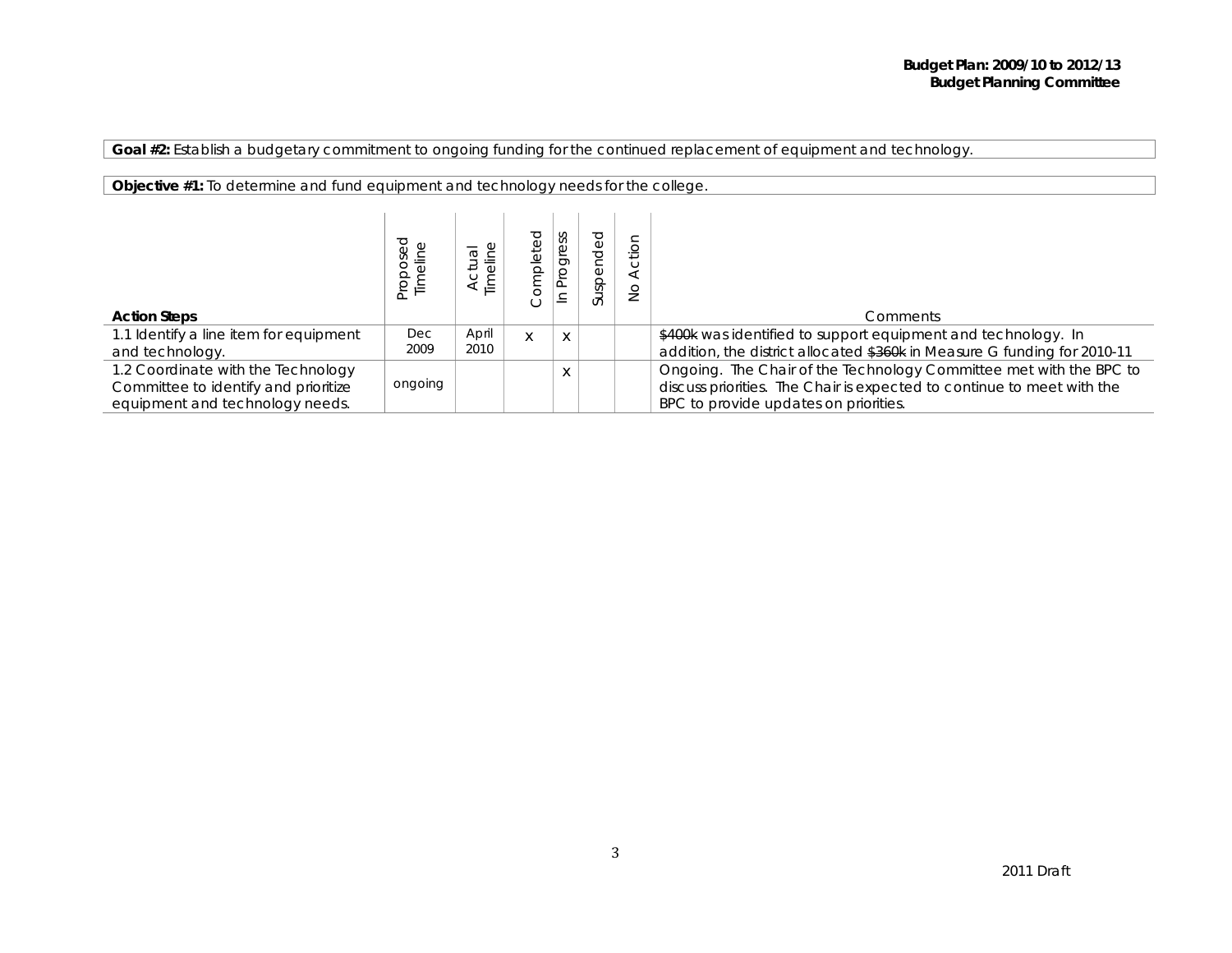## **Goal #3:** *To ensure transparency of the Budget Planning Committee's decisions and decision making process*

## **Objective #1:** *Measure CSM employee satisfaction with BPC decisions and decision making process.*

| <b>Action Steps</b>                                                                           | Proposed<br>Timeline | Timeline<br>Actual    | ompleted | Progress<br>$\equiv$ | Suspended | Action<br>$\frac{1}{2}$ | Comments                                                                                                                                                                                      |
|-----------------------------------------------------------------------------------------------|----------------------|-----------------------|----------|----------------------|-----------|-------------------------|-----------------------------------------------------------------------------------------------------------------------------------------------------------------------------------------------|
| 1.1 Develop a survey to assess employee<br>satisfaction and perception.                       | Nov<br>2009          | April<br>2010         | X        |                      |           |                         | Survey was developed.                                                                                                                                                                         |
| 1.2 Administer survey to all CSM<br>employees.                                                | Nov<br>2009          | May-<br>Junel<br>2010 | X        |                      |           |                         | Survey was administered to employees using online survey during<br>months of May-June, 2010.                                                                                                  |
|                                                                                               | April<br>2010        | May-<br>June<br>2011  | X        |                      |           |                         | Survey as administered to employees using online survey during months<br>of May-June 2011.                                                                                                    |
| 1.3 Evaluate and communicate survey<br>results.                                               | Jan<br>2010          | Sept<br>2010          | X        |                      |           |                         | Survey results compiled and distributed to CSM community in<br>September 2010.                                                                                                                |
|                                                                                               | May<br>2010          | Sept<br>2011          | X        |                      |           |                         | Survey results compile and distributed to CSM community in September<br>2011                                                                                                                  |
| 1.4 Develop a mechanism for<br>responding to questions/comments in<br>the BPC Suggestion Box. | Oct 2009:<br>Ongoing | Oct<br>2009           | X        |                      |           |                         | A BPC suggestion box was implemented in October of 2009. Questions<br>and comments are compiled by PRIE and discussed at BPC meetings.<br>Responses are developed and provided to the sender. |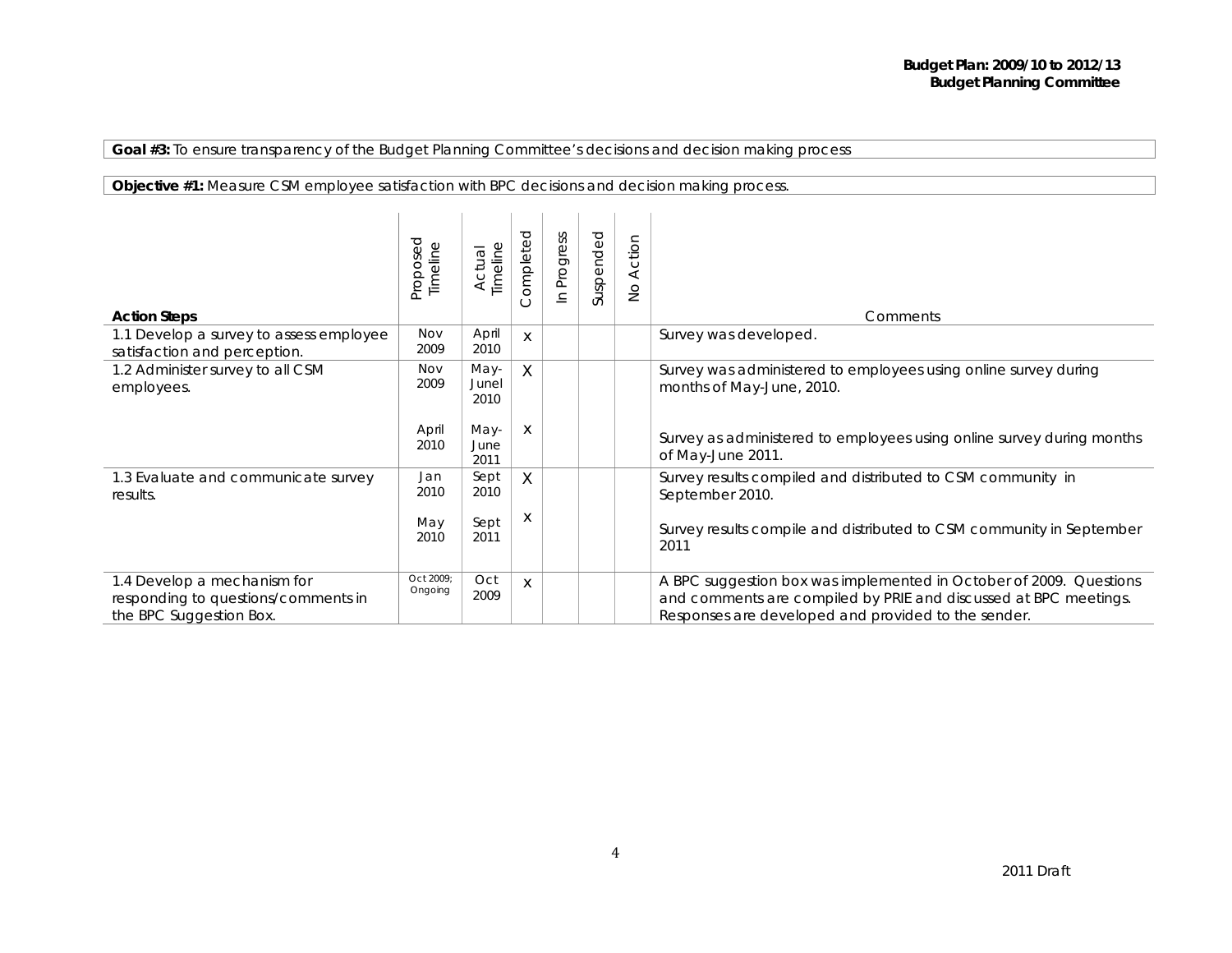| <b>Objective #1:</b> Conduct a feasibility study for fundraising, development, and external grants' development |  |  |
|-----------------------------------------------------------------------------------------------------------------|--|--|
|                                                                                                                 |  |  |

| <b>Action Steps</b>                                                                                                                                                                                                                                        | Proposed<br>Timeline               | Actual<br>Timeline | Completed | Progress<br>$\mathbf{u}$ | Suspended | Action<br>$\mathop{\mathsf{SO}}\nolimits$ | Comments |
|------------------------------------------------------------------------------------------------------------------------------------------------------------------------------------------------------------------------------------------------------------|------------------------------------|--------------------|-----------|--------------------------|-----------|-------------------------------------------|----------|
| 1.1 Review CSM's previous Plan for<br>Institutional Development, 1999, (funded<br>by the David and Lucile Packard<br>Foundation)                                                                                                                           | Spring<br>$2010 -$<br>Fall<br>2010 |                    |           |                          |           |                                           |          |
| 1.2 Review summary reports and<br>fundraising and grants' development<br>history at CSM with PRIE                                                                                                                                                          | Spring<br>$2010 -$<br>Fall<br>2010 |                    |           |                          |           |                                           |          |
| 1.3 Review and assess donor cultivation<br>and development opportunities with the<br>SMCCCD Foundation (SMCCCF) director                                                                                                                                   | Spring<br>2010-<br>Fall<br>2010    |                    |           |                          |           |                                           |          |
| 1.4 Review status of individual<br>endowments held by the SMCCCD<br>Foundation (SMCCCF) to assess their<br>currency and applicability (e.g. assess<br>whether the purpose of some endowed<br>accounts can be legally expanded to<br>reflect current needs) | Spring<br>2010-<br>Fall<br>2010    |                    |           |                          |           |                                           |          |
| 1.5 Review and assess current alumni<br>cultivation efforts with Student Life and<br>Leadership Development staff, Public<br>Relations and Marketing director, and<br>pertinent SMCCCF staff                                                               | Spring<br>$2010 -$<br>Fall<br>2010 |                    |           |                          |           |                                           |          |
| 1.6 Review and assess public relations<br>strategies as they may relate to<br>fundraising and development                                                                                                                                                  | Spring<br>2010-<br>Fall<br>2010    |                    |           |                          |           |                                           |          |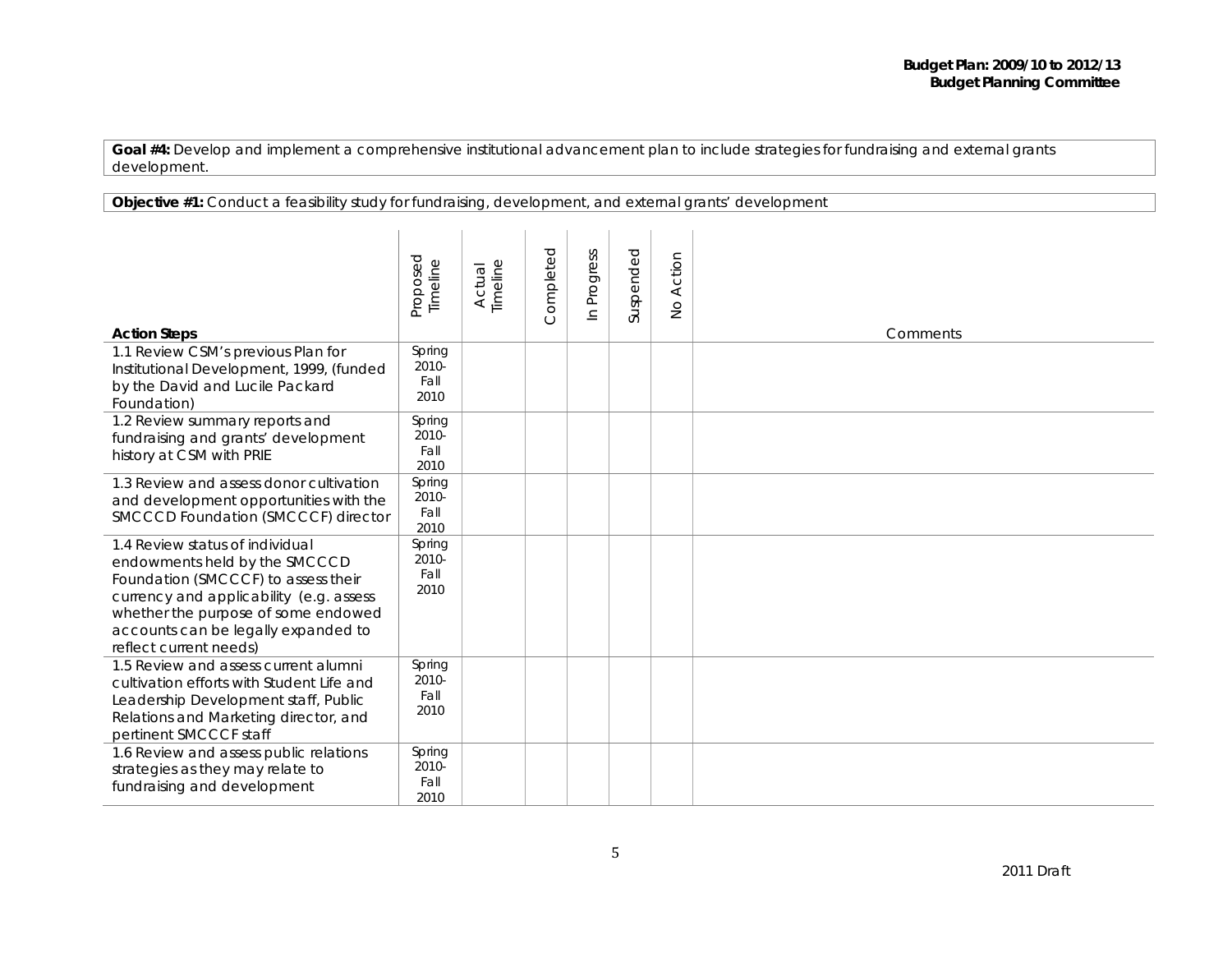|                                      | osed<br>$\circ$<br>高<br>$\overline{5}$<br>로 보 | Ψ<br>$\overline{\sigma}$<br>$\overline{\phantom{0}}$<br>∸. | Φ<br>$\frac{1}{\alpha}$<br>$\check{ }$ | ess<br>≍<br><u>_</u><br>– | ပ<br>$\overline{\mathbb{Q}}$<br>Ô<br>ō<br>Sp<br>ದ | ≚<br>◡<br>⇁<br>∸ |          |
|--------------------------------------|-----------------------------------------------|------------------------------------------------------------|----------------------------------------|---------------------------|---------------------------------------------------|------------------|----------|
| <b>Action Steps</b>                  |                                               |                                                            |                                        |                           |                                                   |                  | Comments |
| 1.7 Review and assess current best   | Fall                                          |                                                            |                                        |                           |                                                   |                  |          |
| practices in donor cultivation,      | 2010                                          |                                                            |                                        |                           |                                                   |                  |          |
| fundraising, and grants' development |                                               |                                                            |                                        |                           |                                                   |                  |          |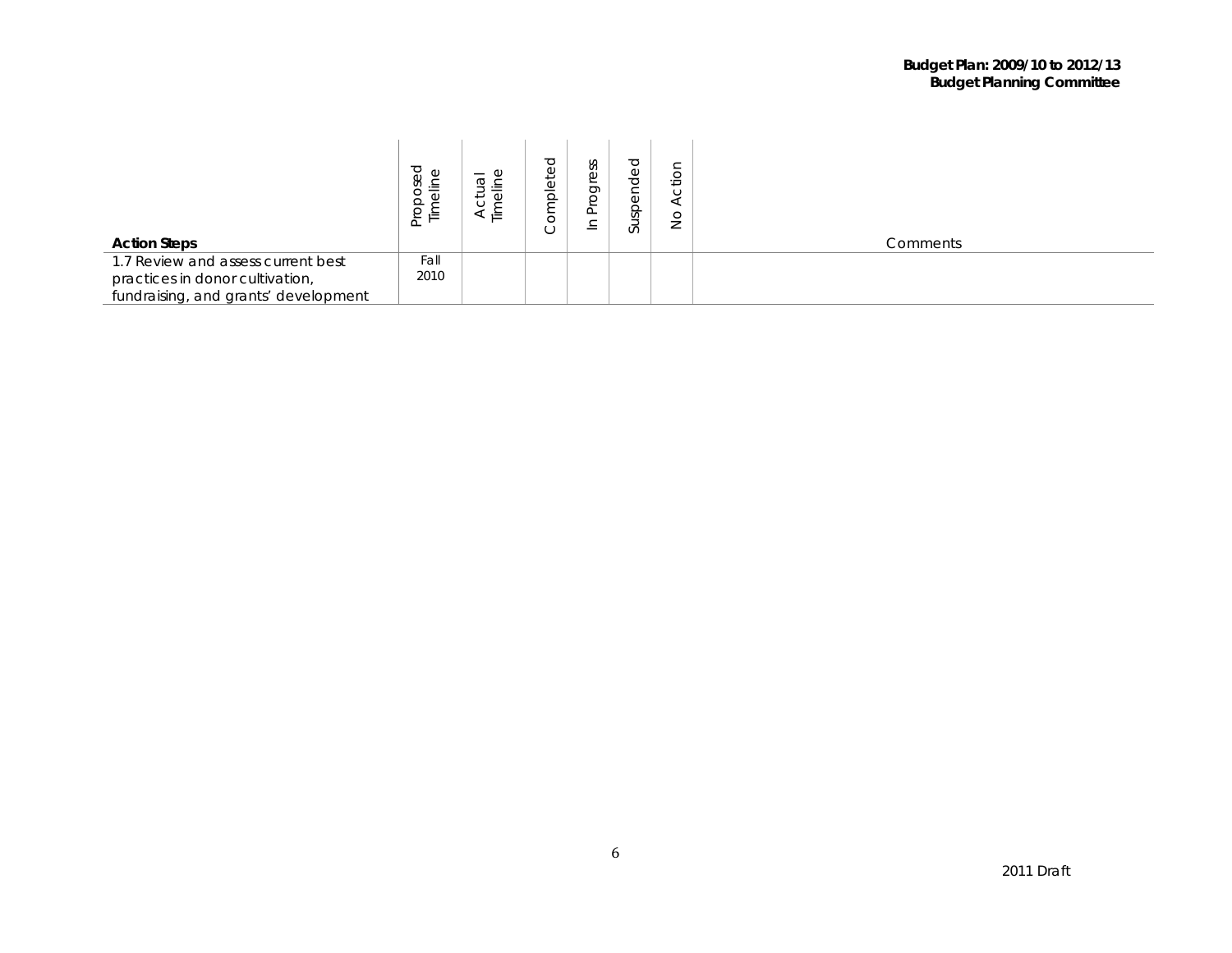**Objective #2:** *Create an internal capacity to support institutional advancement planning.*

| <b>Action Steps</b>                                                                                                                                         | Proposed<br>Timeline | limeline<br>Actual | ompleted | In Progress | Suspended | Action<br>$\frac{1}{2}$ | Comments |
|-------------------------------------------------------------------------------------------------------------------------------------------------------------|----------------------|--------------------|----------|-------------|-----------|-------------------------|----------|
| 2.1 Conduct gap analysis of what<br>expertise is needed to develop an<br>institutional advancement plan                                                     | Fall<br>2010         |                    |          |             |           |                         |          |
| 2.2. Identify internal participants in<br>planning processes as well as internal<br>expertise (e.g. members of BPC, IPC,<br>PRIE, and other constituencies) | Fall<br>2010         |                    |          |             |           |                         |          |
| 2.3 Identify, as appropriate, the external<br>expertise needed to enhance planning<br>processes.                                                            | Fall<br>2010         |                    |          |             |           |                         |          |
| 2.4 Identify individuals who will serve as<br>lead(s) for planning processes and/or<br>lead writers                                                         | Fall<br>2010         |                    |          |             |           |                         |          |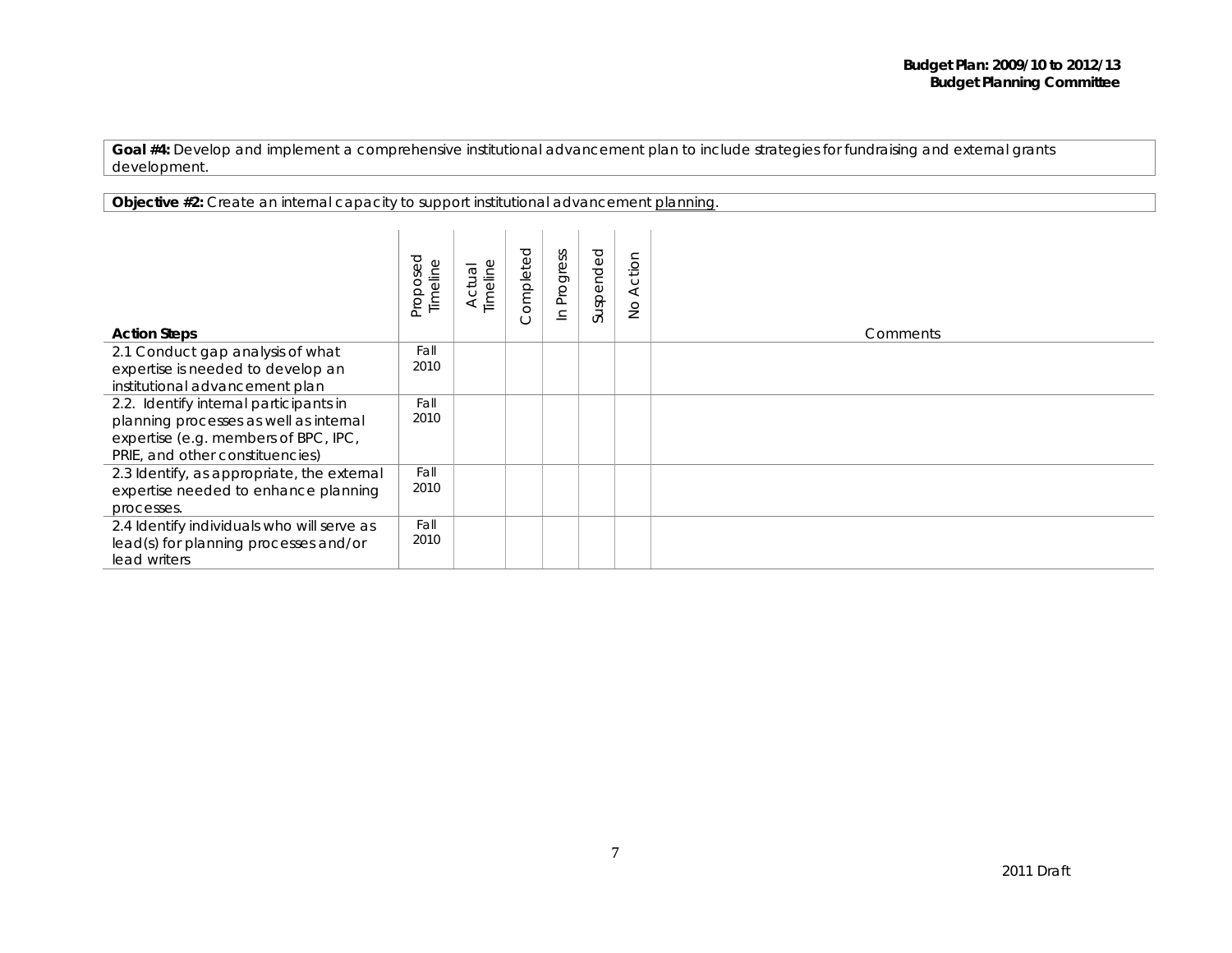**Objective #3:** *Develop and adopt institutional an advancement plan which includes implementation strategies and dollar-amount target goals.*

| <b>Action Steps</b>                                                                                                                                                                                                                    | Proposed<br>Timeline | Timeline<br>Actual | ompleted<br>( ) | Progress<br>$\subseteq$ | Suspended | Action<br>$\frac{1}{2}$ | Comments |
|----------------------------------------------------------------------------------------------------------------------------------------------------------------------------------------------------------------------------------------|----------------------|--------------------|-----------------|-------------------------|-----------|-------------------------|----------|
| 3.1. Based upon 1) survey of best<br>practices, 2) historical review of CSM<br>and SMCCCD practices, and 3) plans to<br>identify internal capacity, draft<br>preliminary plan for review, which<br>includes dollar-amount target goals | Spring<br>2011       |                    |                 |                         |           |                         |          |
| 3.2 Review draft plan with key internal<br>constituencies (President's Cabinet, BPC,<br>IPC, College Council, Academic Senate,<br>and others as pertinent)                                                                             | Spring<br>2011       |                    |                 |                         |           |                         |          |
| 3.3 Revise plan as needed                                                                                                                                                                                                              | Spring<br>2011       |                    |                 |                         |           |                         |          |
| 3.4 Adopt plan                                                                                                                                                                                                                         | Spring<br>2011       |                    |                 |                         |           |                         |          |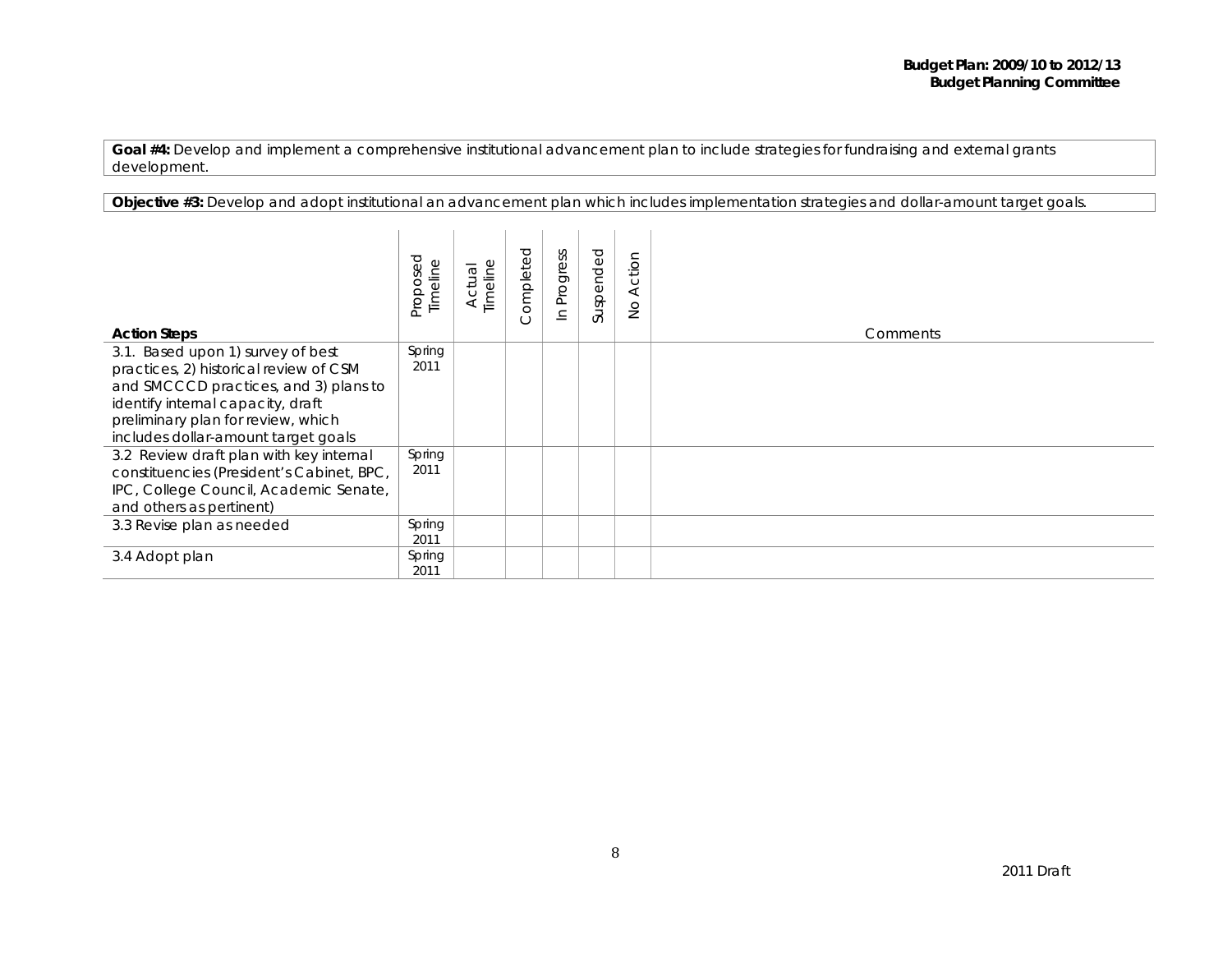**Objective #4:** *Develop new internal grants' development and management processes to be outlined in the institutional advancement plan*

| <b>Action Steps</b>                                                                                                                                                                                         | Proposed<br>Timeline            | Timeline<br>Actual | Completed | Progress<br>$\subseteq$ | Suspended | Action<br>$\frac{1}{2}$ | Comments |
|-------------------------------------------------------------------------------------------------------------------------------------------------------------------------------------------------------------|---------------------------------|--------------------|-----------|-------------------------|-----------|-------------------------|----------|
| 4.1 Design coordinated internal<br>strategies and processes for identifying<br>prospective initiatives for external<br>funding                                                                              | Fall<br>2010-<br>Spring<br>2011 |                    |           |                         |           |                         |          |
| 4.2 Review grants' development criteria<br>and standards previously used at CSM to<br>evaluate the feasibility of pursuing<br>grants opportunities                                                          | Fall<br>2010-<br>Spring<br>2011 |                    |           |                         |           |                         |          |
| 4.3 Design processes for identifying<br>prospective grant opportunities,<br>matching them with the appropriate<br>project, evaluating the feasibility of<br>pursuing funding, and approving<br>applications | Fall<br>2010-<br>Spring<br>2011 |                    |           |                         |           |                         |          |
| 4.4 Evaluate current processes and<br>design new strategies, as needed, for<br>supporting the implementation,<br>management, and oversight of grants'<br>funded projects                                    | Fall<br>2010-<br>Spring<br>2011 |                    |           |                         |           |                         |          |
| 4.5 Identify the appropriate<br>administrative structure, personnel, and<br>other resources necessary to support<br>grants development and oversight                                                        | Fall<br>2010-<br>Spring<br>2011 |                    |           |                         |           |                         |          |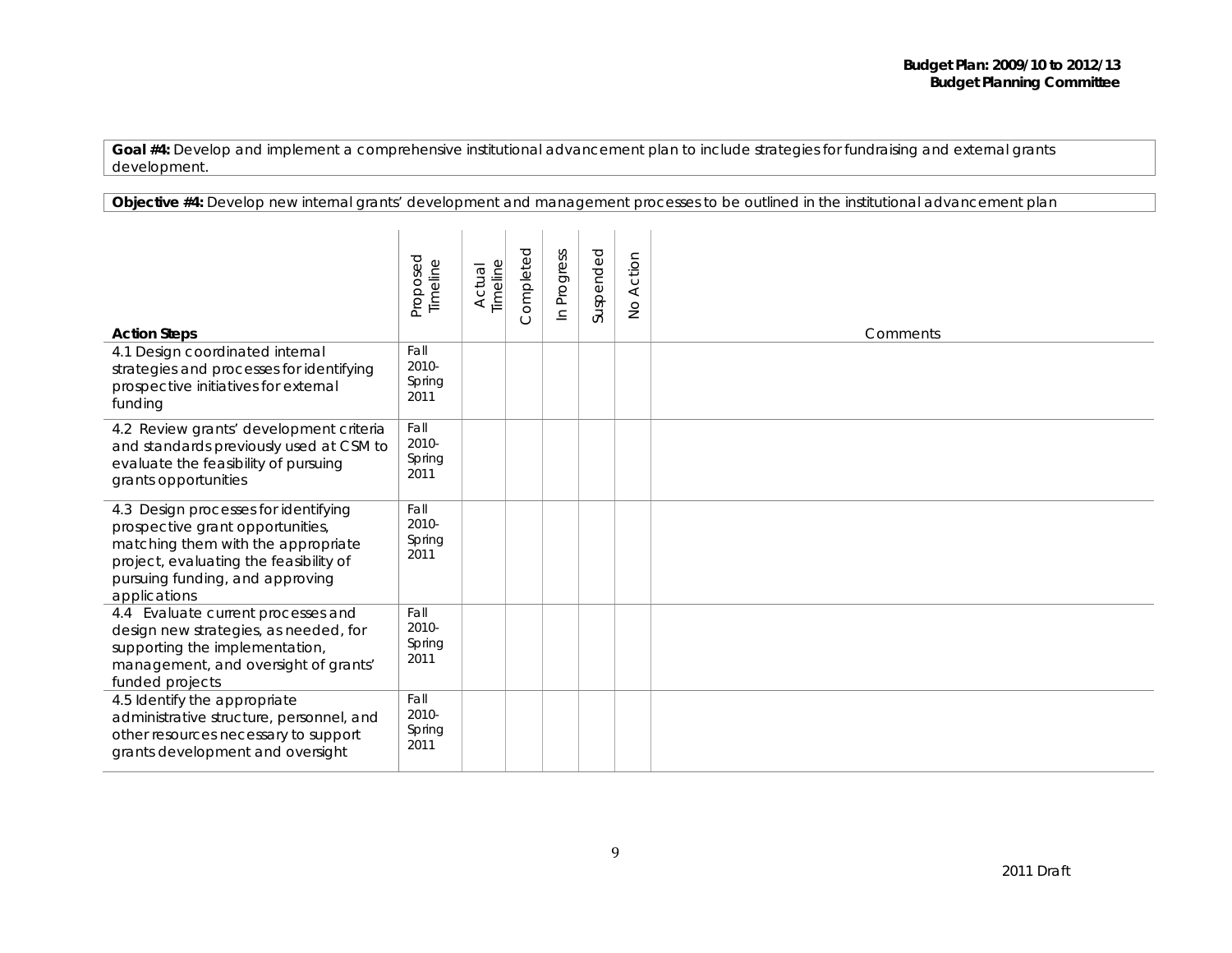**Objective #5:** *Develop fundraising strategies to be outlined in the institutional advancement plan, including strategies for donor cultivation, for partnerships with private and corporate foundations, and for relationships with community organizations and public agencies.*

| <b>Action Steps</b>                                                                                                                                                                                       | Proposed<br>Timeline            | Timeline<br>Actual | Completed | Progress<br>$\subseteq$ | Suspended | Action<br>$\frac{0}{2}$ | Comments |
|-----------------------------------------------------------------------------------------------------------------------------------------------------------------------------------------------------------|---------------------------------|--------------------|-----------|-------------------------|-----------|-------------------------|----------|
| 5.1 Design and adopt, pending<br>approval, a President's External Advisory<br>Group or Council (with members from<br>the community)                                                                       | Fall<br>2010-<br>Spring<br>2011 |                    |           |                         |           |                         |          |
| 5.2 Develop systematic and<br>coordinated strategies for identifying<br>and cultivating prospective donors at<br>CSM, to include members of<br>programmatic advisory groups and<br>other individuals      | Fall<br>2010-<br>Spring<br>2011 |                    |           |                         |           |                         |          |
| 5.3 Identify resources available through<br>SMCCCF to support a robust fundraising<br>effort at CSM                                                                                                       | Fall<br>2010-<br>Spring<br>2011 |                    |           |                         |           |                         |          |
| 5.4 Develop systematic and coordinated<br>strategies for identifying funding<br>opportunities and prospective<br>partnerships with foundations,<br>corporations, community groups, and<br>public entities | Fall<br>2010-<br>Spring<br>2011 |                    |           |                         |           |                         |          |
| 5.5 Identify the appropriate<br>administrative structure, personnel, and<br>other resources necessary to support<br>donor cultivation and fundraising<br>activities at CSM                                | Fall<br>2010-<br>Spring<br>2011 |                    |           |                         |           |                         |          |